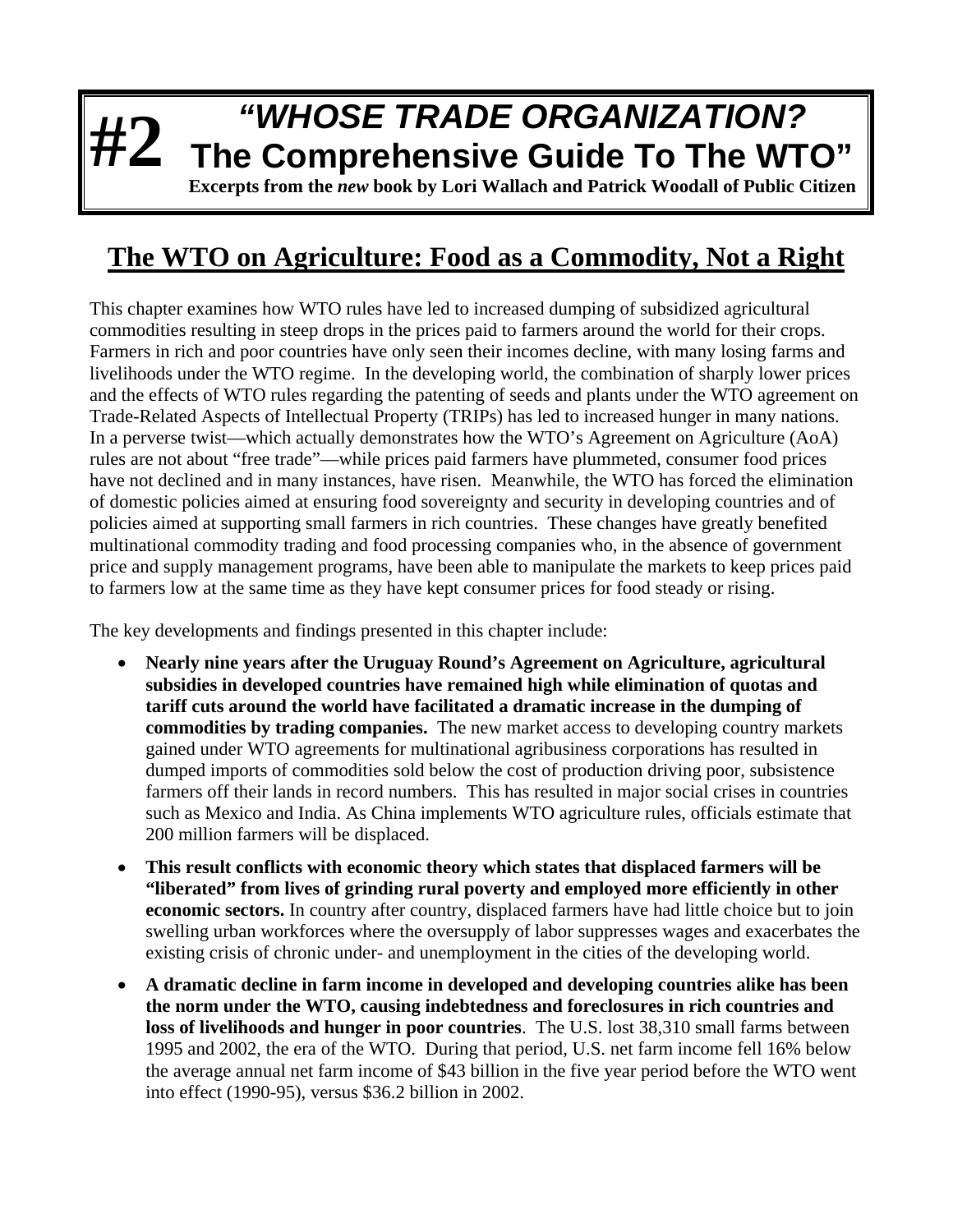- **Under the AoA, export prices for key U.S. crops have crashed to levels substantially below the cost of production, while consumer prices have increased.** While the volume of food and agricultural trade has increased dramatically over the past decade, low prices mean that the value of exports has not kept up with increases in volume. While the U.S. volume of agricultural exports grew by 16.4% during the era of the WTO between 1994-2002, the value of these exports only increased by 14.8%. A UN report found that the cost of food imports rose substantially in all 14 developing countries that it studied between 1994-1999, and in Mexico, the price of the staple food corn tortillas has only risen since NAFTA, despite a flood of cheap corn imports into Mexico that have collapsed much of Mexico's domestic small-scale corn production.
- **The market distortions facilitated by WTO rules have restricted food access to populations in need and led to increased malnourishment and nutrition-related illnesses.**  Between the pre-WTO (1990-1992) period and after (1998-2000), several regions saw the number and percentage of malnourished people increase, including Central Africa, the Near East, Central America and Oceania. This is not the result of a lack of food but of lack of access to food, seeds and land which has led to increased calls among anti-hunger activists for changes in WTO rules to ensure food sovereignty—control of food and farming (seeds, land) by those who will eat the food—in order to guarantee access to food in these regions.
- **By dramatically expanding legal definitions of what can be patented under the TRIPs Agreement, the WTO has endangered food sovereignty and security in poor countries.** In most developing countries, the majority of the population lives on the land and feeds itself by replanting saved seeds. Yet over 150 cases have already been documented of research institutions or businesses applying for patents on naturally-occurring plants, some of which have been widely farmed for generations. After the WTO TRIPs Agreement becomes fully binding for developing countries in 2006, governments that fail to enforce patents on seeds—by pulling up crops or by forcing subsistence farmers who can not afford to do so to pay royalties—will face trade sanctions.
- **The broad scope of patent protections under the TRIPs Agreement has created a serious biopiracy problem that further disadvantages farmers in the developing world.** Biopiracy occurs when foreign corporations take indigenous seeds, herbs or traditional medicinal or pesticidal processes from developing countries and seek to patent them as the property of the company. To get the patent, companies claim that they have slightly altered the plant, even if the alteration does not make any meaningful change to the plant or process. Once a plant is patented, traditional users must pay a fee and any revenue from sales of the good goes to the patent holder, not the community from where it was stolen. Thailand has been particularly hard-hit by biopiracy, losing the rights to a traditional plant-based ulcer cure to a Japanese company, and currently struggling to protect its right to market jasmine rice against a U.S. rice product called "Jasmati." In the U.S., a Colorado farmer secured a patent for the common Mexican yellow bean, claiming that he had modified the bean he called the enola bean in some way. While the Mexican government has taken the unusual step of spending close to \$250,000 appealing the patent in the U.S., the American patent holder has sued numerous importers, collected thousands of dollars in royalties and caused a massive and abrupt decline in Mexican production of this type of common bean.
- **Like many WTO rules, the AoA does not conform to logical principles of "free" trade.**  While developing countries are forced to eliminate the programs that safeguard their small farmers and their population's food security, rich countries have been able to increase support